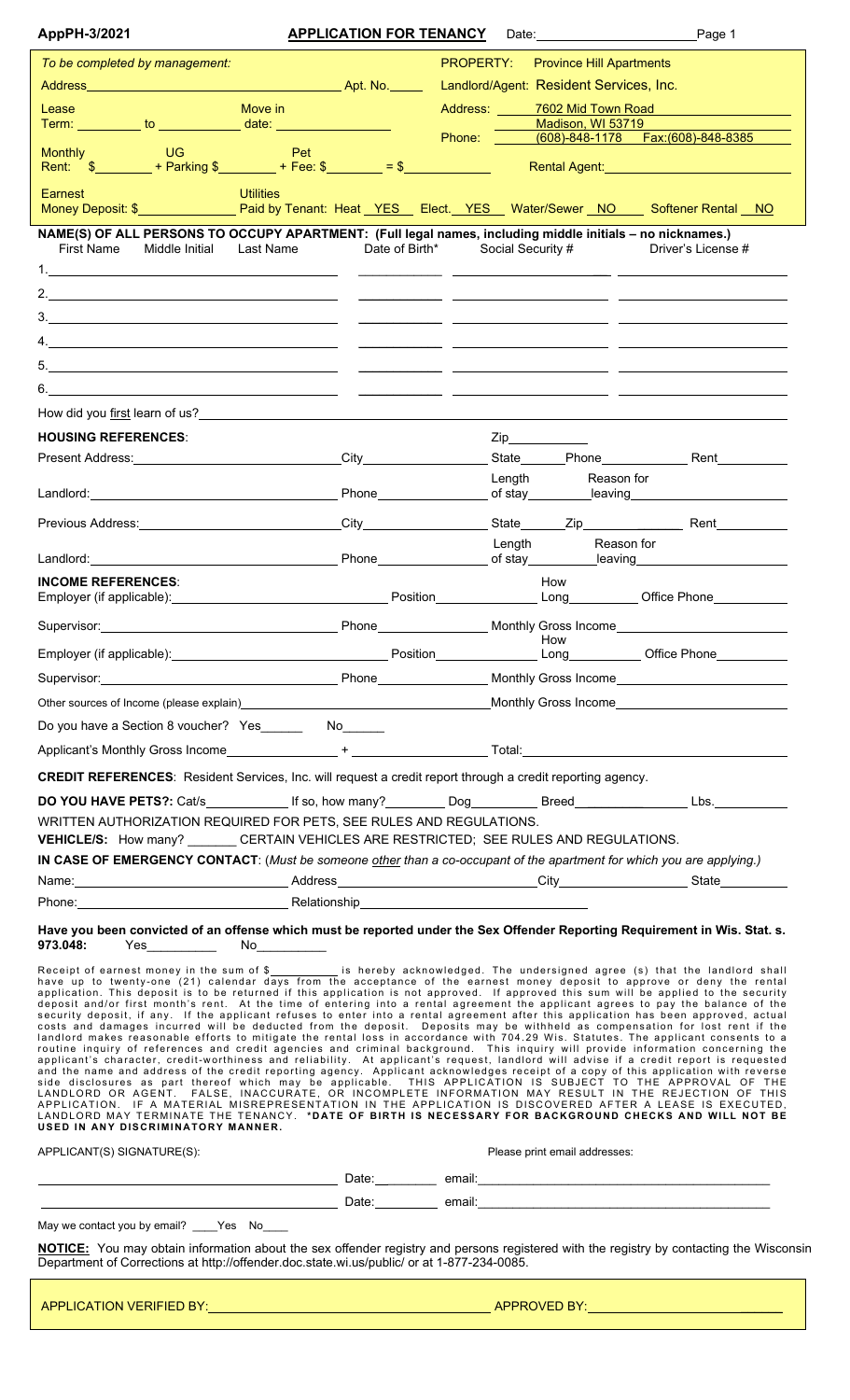### **LANDLORD DISCLOSURES AND REQUIREMENTS**

Items one through ten are required of a landlord/agent by the State of Wisconsin and all items are required by the City of Madison prior to entering into a rental agreement with a tenant and/or prior to accepting earnest money or a security deposit. Other governmental jurisdictions may have additional laws and regulations that apply.

# **TENANT/APPLICANT ACKNOWLEDGES HAVING BEEN ADVISED:**

- 1. A receipt for money collected has been given Tenant (see page 1).
- 2. That copies of the proposed lease and rules and regulations of the Landlord have been made available to Tenant for inspection.
- 3. Of the name and address of the person authorized to receive rent, manage and maintain the premises who can readily be contacted and an owner or agent with an address within the state authorized to receive and receipt for notices and demands and at which service of process can be made in person (see page 1).
- 4. Tenant has seven days after the beginning of tenancy to inspect the dwelling unit and notify Landlord of any damages or defects existing prior to the beginning of tenancy.
- 5. Of utility charges not included in the rent (see page 1).
- 6. Of the following uncorrected building and housing code violations, for which the Landlord has received notice from code enforcement authorities and which affect the entire premises (in the City of Madison) or, only the dwelling unit and common areas (State of Wisconsin): None
- 7. That the premises contain the following conditions adversely affecting habitability: None.
- 8. That the Landlord has actual knowledge of the following uncorrected building code or housing code violations that present a significant threat to the prospective tenant's health or safety:  $\_\$  None.
- 9. Within seven (7) days after the start of the tenancy, Tenant may request, in writing, that Landlord provide Tenant with a list of physical damages or defects, if any, charged to the previous tenant's security deposit.
- 10. Landlord promises to repair, clean, or improve the premises as follows by the completion dates noted:
- 11. Security deposits may be withheld only for Tenant damage, waste or neglect of the premises or the nonpayment of rent, utility services or mobile home parking fees for which the Landlord becomes liable and other reasons specifically and separately negotiated and agreed to by the Tenant in writing other than in form provision.

# **THE FOLLOWING APPLY TO THE CITY OF MADISON ONLY**

- 12. That a copy of notice of eligibility for rent abatement, if any which affects the rental unit or common areas has been provided to the tenant.
- 13. That the occupancy limit imposed on the dwelling unit is see attached
- 14. That the zoning district in which the dwelling unit is located is  $R4$
- 15. That the definition of "family" pursuant to 28.03(2), Madison General Ordinances is as follows: "A family is an individual, or two or more persons related by blood, marriage or legal adoption, living together as a single housekeeping unit in a dwelling unit, including foster children, and not more than four (4) roomers, except that the term "family" shall not, in R1, R2, R2S, R2T, R2Y, R2Z, R3, R4A and R4L residence districts, include more than one roomer except where such dwelling unit is owner-occupied. In any residence district, a family may consist of two unrelated adults and the minor children of each. Such a family may not include any roomers except where the dwelling unit is owner-occupied. For the purpose of this section, "children" means natural children, grandchildren, legally adopted children, stepchildren, foster children, or a ward as determined in a legal guardianship proceeding. In any district, a family also may consist of up to four (4) unrelated persons who have disabilities (are disabled or handicapped under the Fair Housing Amendment Act (FHAA) or the American With Disabilities Act (ADA)), are living as a single housekeeping unit because of their disability, and require assistance from a caregiver. Up to two (2) personal attendants who provide services for family members or roomers who, because of a disability (are disabled or handicapped under the Fair Housing Amendment Act (FHAA) or the American with Disabilities Act (ADA)), need assistance with activities of daily living shall be considered part of the "family". Such services may include personal care, housekeeping, meal preparation, laundry or companionship. (Am. by Ord. 9561, 8-11-88; ORD-06-00152, 11-23-06)".
- 16. That the off-street parking requirements of the dwelling unit pursuant to 28.11 Madison Ordinances is at least one (1) except in the "central area" as per section  $28.07(1)(g)$  of the Madison Ordinances.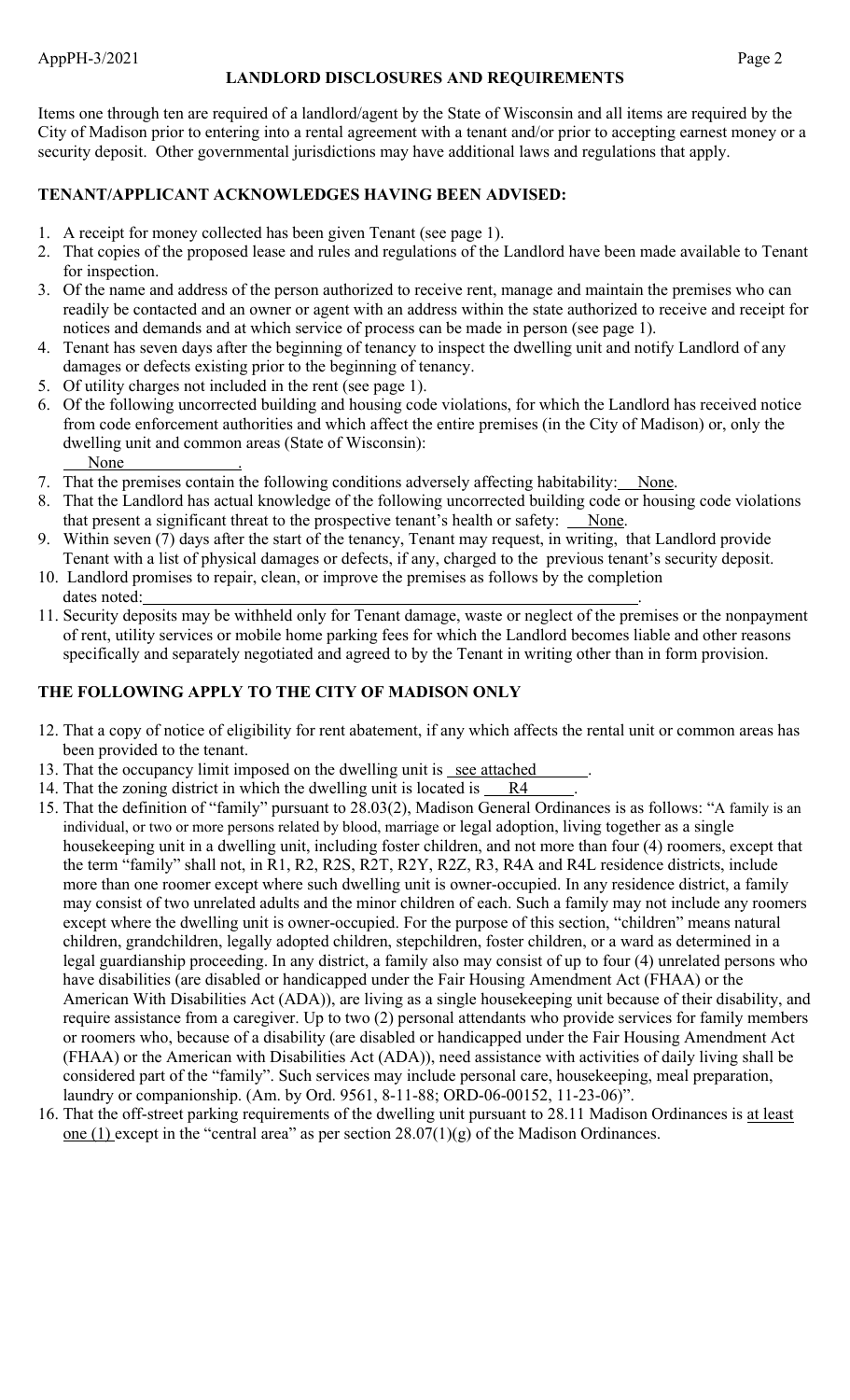#### **Resident Services, Inc. Criteria for Acceptance of Rental Application**

**We are an equal opportunity housing provider.** We fully comply with the Federal Fair Housing Act. We do not discriminate against any person because of race, color, religion, sex, handicap, familial status or national origin. We also comply with all state and local fair housing laws.

**1. Apartment Availability Policy.** We update our list of available apartments as each becomes available. Therefore, an apartment that was unavailable in the morning may become available later that same day.

#### **2. City of Madison, Chapter 28 - Zoning Restrictions**

- C1 Limited commercial district.
- R3 Single family and two family residence district, requiring 4,000 square feet of lot per dwelling area.
- R4 Light density multifamily dwelling, allows apartments up to 8 units and requires 2,000 square feet of land per dwelling unit.

PUD SIP Planned unit development district, specific implementation plan.

**3. Madison General Ordinance 27.06 (2)(b).** The floor area of an apartment shall provide not less than one hundred fifty (150) square feet of floor area for the first occupant and at least one hundred (100) additional square feet of floor area for each additional occupant. **Madison General Ordinance 27.06 (2)(c).** The space used as a laundry, workshop, furnace room, bathroom, storage room, closets, and common halls shall not be included as part of the space required in Subsection (2)(b) of 27.06 of the Madison General Ordinances.

**4. Application Process.** We evaluate every apartment application in the following manner. You must submit a rental application and earnest money deposit and answer all questions on the form. We will pre-qualify your application based on the information you provide. If you do not qualify, your application will be denied, and your earnest money will be refunded. If you pre-qualify, we will continue to screen your application by checking your credit history and verifying the remaining information to confirm it meets our criteria. The verification/approval process usually takes one to two business days, provided we are able to obtain all necessary verifications in a timely manner. We will process fully completed applications in the order they are received.

Occupancy of any dwelling is restricted to those persons named on the application and rental agreement. Resident Services, Inc. reserves the right to require identification if we question whether a person named on the application is an adult or minor.

**5. Lease Signing**. Once we notify you that your application has been approved you must sign the lease within 3 days. If you are unable to sign in person, we will provide you with an electronic or faxed copy of the lease which you must sign and return to us electronically or by fax within 3 days of approval of your application.

- **6. Rental Criteria.** To qualify for an apartment with Resident Services, Inc., you must meet the following criteria:
- **a. Income.** Our minimum monthly income standard is three times the monthly rent. You must provide proof of your ability to pay the rental amount. To verify the source and amount of your income we may review one or all of the following: employment references, bank statements, tax returns, or other legal documents.

All legal income sources will be recognized, other than funds received from private third parties.

- **b. Rental History.** You must have satisfactory rental references from at least two prior landlords—your most recent landlords. If you have ever been evicted or sued for a lease violation, your application will be denied, regardless of the fulfillment of other criteria. Eviction records are checked in compliance with the Fair Credit Reporting Act (FCRA). The following incidents will result in the denial of your application:
	- Rent or damages owed to a landlord in excess of security deposit
	- Unauthorized pets or roommates
	- Pattern of late payments
	- Pattern of complaints or police calls against applicant as tenant
	- Concurrent lease in effect elsewhere without approved sub-lease, unless applicant demonstrates ability to pay rent for both leases
- **c. Credit history.** Credit checks are completed through TransUnion Rental Screening Solutions (TURSS). Resident Services, Inc. will rely on the Resident Scoring supplied by TURSS when evaluating applicants. Credit checks are completed in compliance with the FCRA.
- **d. Criminal background.** Criminal background records are checked as part of our applicant screening process. Arrest records are not considered in this process. If the circumstances of the conviction bear a substantial relationship to tenancy, your application will be denied. These offenses may include, but are not limited to:
	- Disorderly conduct involving disturbance of neighbors and/or destruction of property.
	- Convictions for violations relating to disturbance of neighbors or injury to persons or property.
	- Criminal activity involving violence to or destruction of property, such as arson, vandalism, theft, burglary, criminal trespass to a dwelling.
	- Drug-related convictions related to the manufacture, delivery or sale of a controlled substance or any drug-related felonious criminal activity.
	- Criminal activity involving violence to persons such as murder, child abuse, sexual assault, assault with a deadly weapon.
	- Registry on the Wisconsin or National Sexual Offenders Registry.

 Our process will give consideration, where appropriate, to the length of time since conviction, the nature of the conviction, and the behavior and record of the applicant since the conviction.

- **e. Earnest money deposit.** Full payment of the earnest money deposit must be made at the time the rental application is submitted for verification. If your application is denied, the deposit will be returned to you. If your application is accepted, the earnest money will be applied to the security deposit, which will be retained on account by the landlord during your tenancy.
- **f. Pets.** No pets are allowed unless authorized in writing by Landlord. A written pet lease must by signed by both parties.